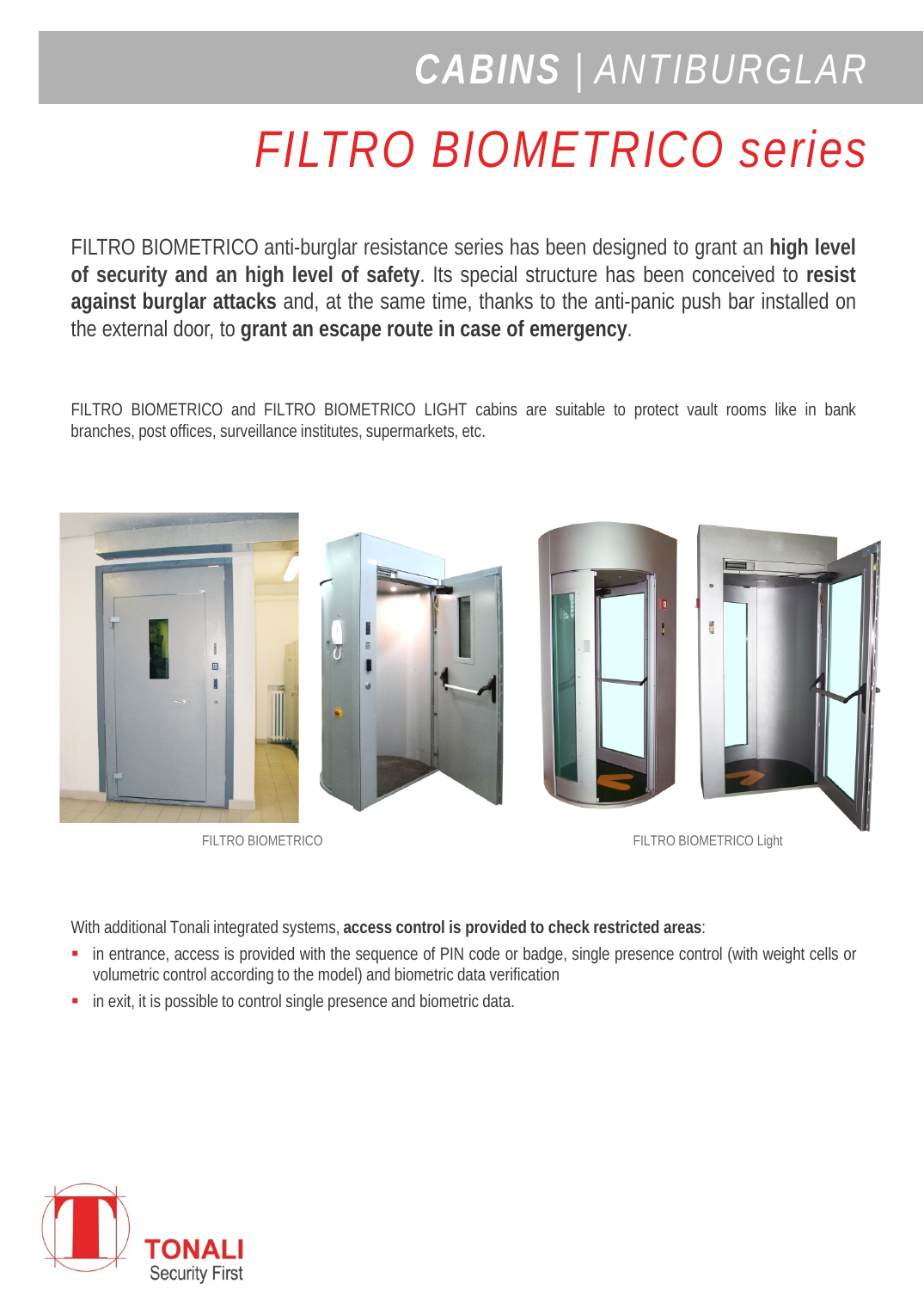## **FEATURES AND OPTIONS**

- single presence check inside the cabin (FILTRO BIOMETRICO) with loading cells. Transit with customized weight, range of acceptance of, to be set by the client
- volumetric single passage checking system (FILTRO BIOMETRICO Light)
- one push button located on the internal side of the cabin to alarm and unlock both doors to allow exit. In case of blackout the internal push button unlocks the low door allowing exit unlock
- emergency push button
- **-** low door with anti-panic push-bar suitable also for emergency escape
- **electric motor assisted high side sliding door**
- digital display, menu-guided command and setting console
- **intercom, voice messages and traffic-lights**
- easy-link to third party manufactured access control systems (RS232 RS485 IBIS interfaces)
- hidden microcameras inside the cabin
- proxy, swipe-card and biometric readers easily added
- electrical lock with 3 locking points for the low door with security roller with 3 un-duplicable keys



INSIDE DETAILS

EMERGENCY PUSH BUTTON TO UNLOCK BOTH DOORS

MAGNETIC STRIPE BADGE READER AND PIN BOARD

ANTI-PANIC PUSH BAR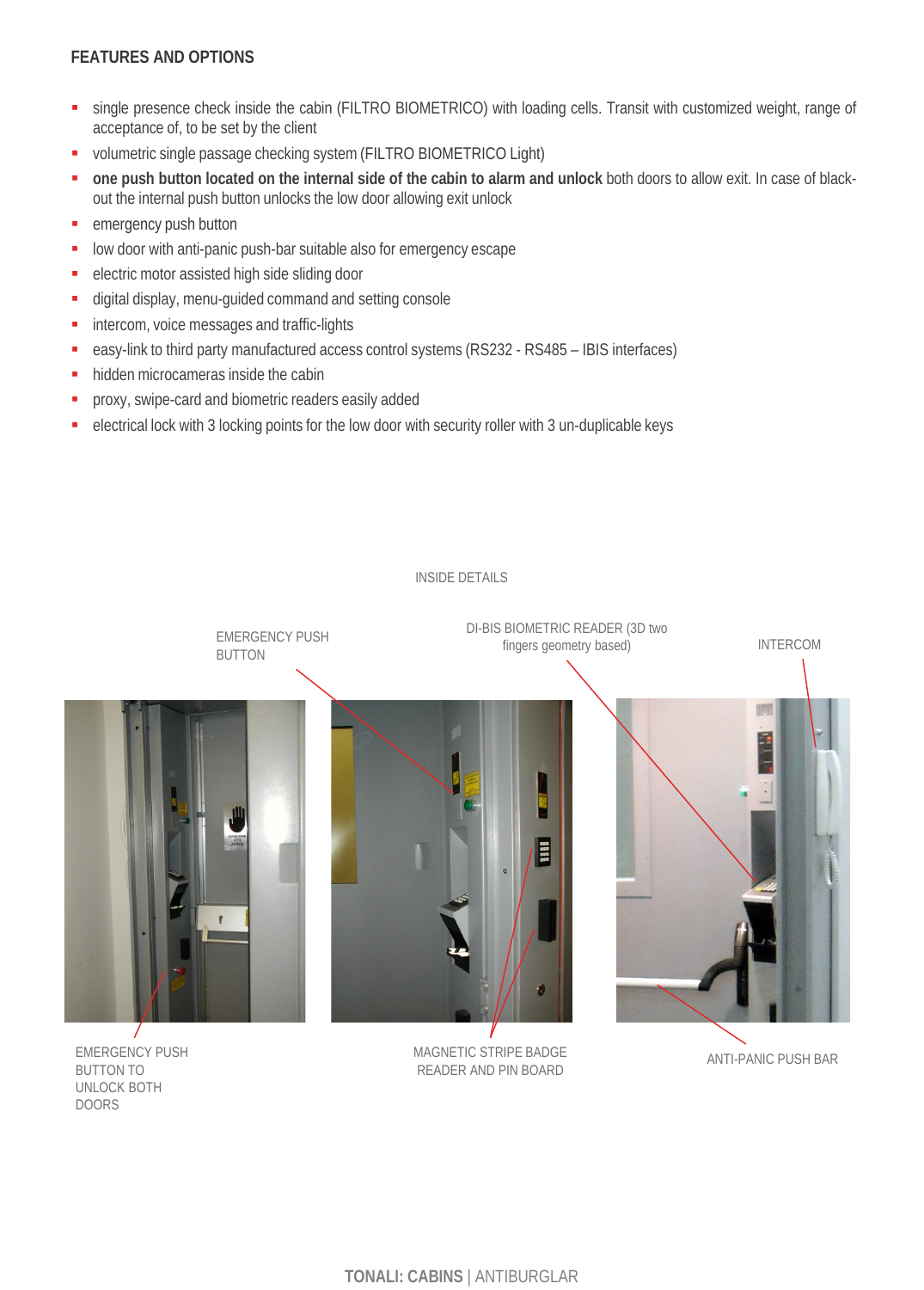













**LEFT**